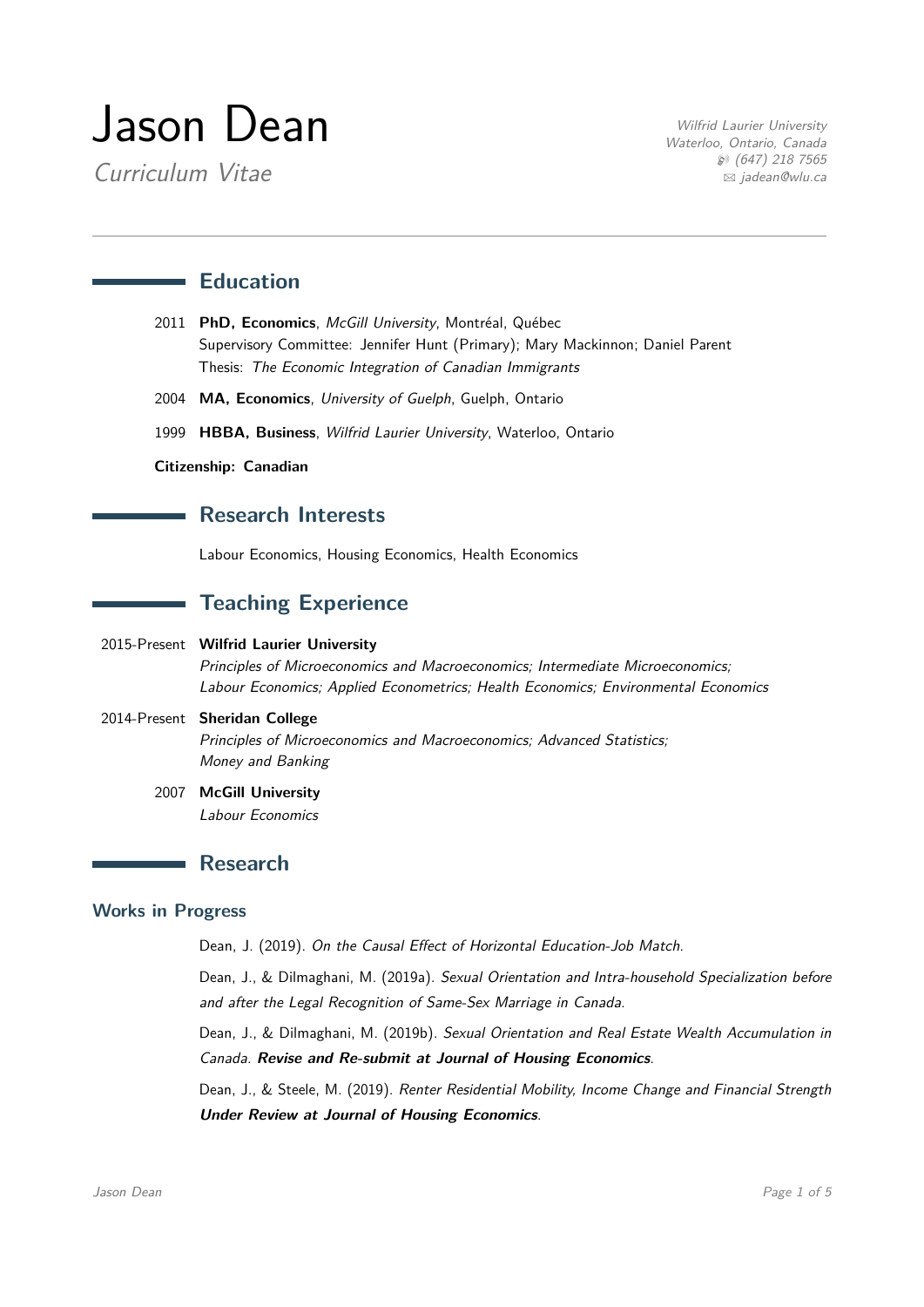#### **Refereed Articles**

Dean, J. (2018). Does it Matter if Immigrants Work in Jobs Related to their Education? IZA Journal of Development and Migration, 8(1), 7.

Dilmaghani, M., & Dean, J. (2017). Labour Market Attainment of Canadian Jews During the First Two Decades of the 20th Century. Contemporary Jewry, 1–29.

Dean, J., & Dilmaghani, M. (2016). Economic Integration of Pre-WWI Immigrants from the British Isles in the Canadian Labour Market. Journal of International Migration and Integration, 17(1), 55–76.

Dilmaghani, M., & Dean, J. (2016). Religiosity and Female Labour Market Attainment in Canada: the Protestant Exception. International Journal of Social Economics, 43(3), 244–262.

Lafeuille, M.-H., Dean, J., Carter, V., Duh, M. S., Fastenau, J., Dirani, R., & Lefebvre, P. (2014). Systematic Review of Long-Acting Injectables versus Oral Atypical Antipsychotics on Hospitalization in Schizophrenia. Current Medical Research and Opinion, 30(8), 1643-1655.

Lafeuille, M.-H., Dean, J., Fastenau, J., Panish, J., Olson, W., Markowitz, M., ... Lefebvre, P. (2014). Burden of Schizophrenia on Selected Comorbidity Costs. Expert Review of Pharmacoeconomics and Outcomes Research, 14(2), 259–267.

Lafeuille, M.-H., Dean, J., Lefebvre, P., Ellis, L., & Senbetta, M. (2013). Observed Abiraterone Acetate Utilization By Prostate Cancer (Pc) Patients In A Large Administrative Claims Database In The United States. Value in Health, 16(3), A144.

Taylor, D., Carson, R., Xie, J., Dean, J., Du, E., Sarocco, P., & Blum, S. (2013). Budgetary Impact Of Linaclotide In The Treatment Of Us Adult Patients With Irritable Bowel Syndrome With Constipation (IBS-C) Or Chronic Constipation (CC). Value in Health, 16(3), A212.

Lafeuille, M.-H., Dean, J., Zhang, J., Duh, M. S., Gorsh, B., & Lefebvre, P. (2012). Impact of Omalizumab on Emergency-Department Visits, Hospitalizations, and Corticosteroid use among Patients with Uncontrolled Asthma. Annals of Allergy, Asthma and Immunology, 109(1), 59-64.

#### **Other Publications**

Dean, J., & Dilmaghani, M. (2015). Religious Diversity and Labour Market Attainment: Nova Scotia and New Brunswick, 1911-2011.

## **Conference Presentations**

#### **Research**

Global Conference on Business Management and Economics (GCBME), Toronto

2019 **Keynote Speaker:** Does it Matter if Immigrants Get Jobs Related to their Education?

Conference on the Economics of Sexual Orientation - Linnaeus University, Växjö, Sweden

2019 Poster Session: Sexual Orientation and Intra-household Specialization before and after the Legal Recognition of Same-Sex Marriage in Canada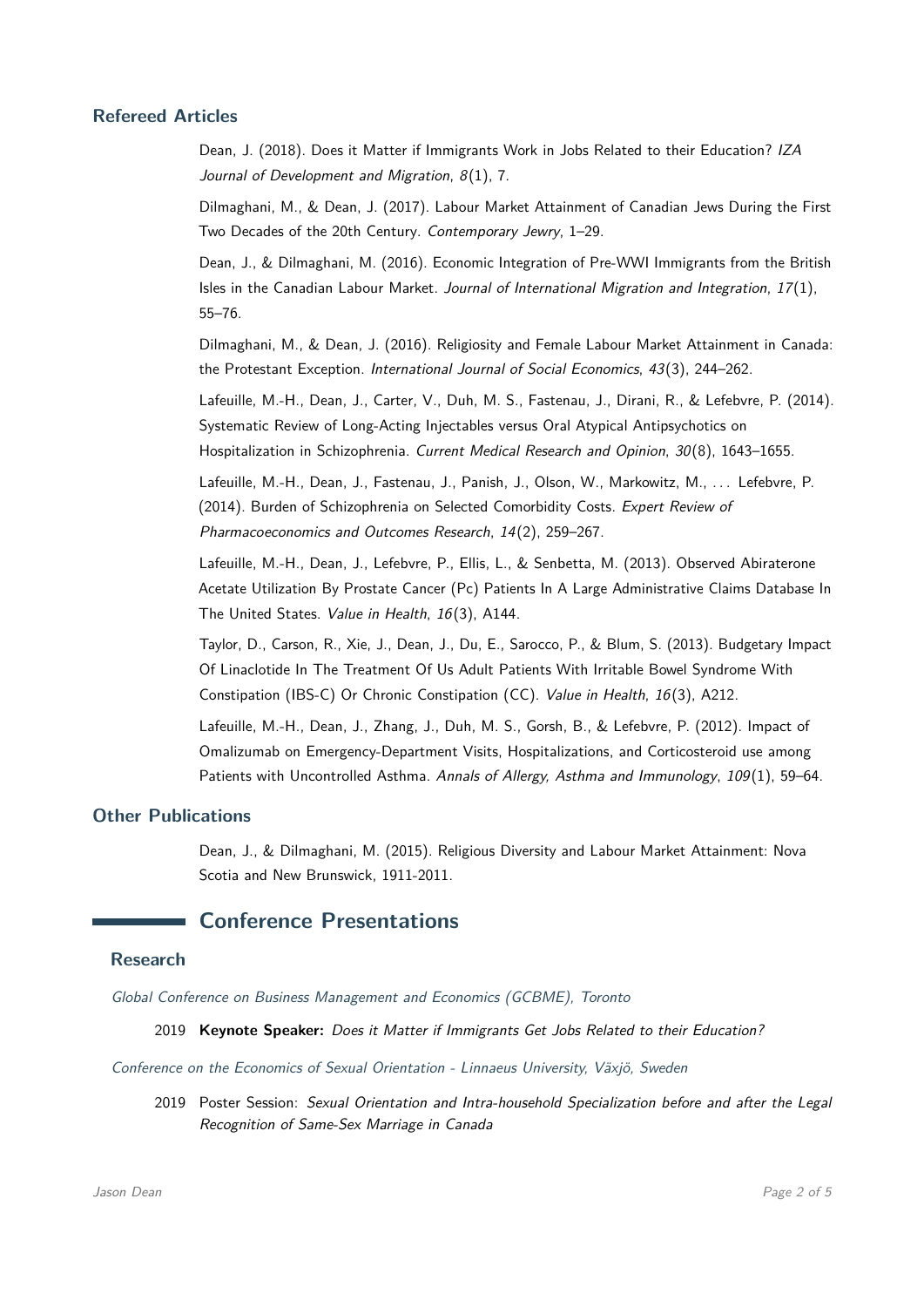The Canadian Economics Association (CEA) Annual Meetings

- 2017 Renter Residential Mobility, Income Change and Financial Strength
- 2016 Labour Market Attainment of Canadian Jews in the Early 20<sup>th</sup> Century
- 2009 Does Foreign Human Capital Help Immigrants Find Jobs Related to their Education?
- 2008 The Main Culprit behind Immigrant Wage Gaps in Canada: Lower Returns to Foreign Schooling or Work Experience?
- 2007 Economic Integration of Pre-WWI Immigrants from the British Isles in the Canadian Labour Market

Canadian Research Data Center Network National Conference (CRDCN)

2015 Does it Matter if Immigrants Get Jobs Related to their Education?

Le Centre Inter-Universitaire de Recherche en Économie Quantitative (CIREQ)

2007-2009 Ph.D. Students' Conference - Montréal Québec

Québec Inter-University Centre for Social Statistics (QICSS)

2008 New Scholars' Conference - Montréal Québec

Canadian Network for Economic History - Montréal Québec

2008 The Economic Integration of Pre-WWI Immigrants from the British Isles in the Canadian Labour Market.

#### **Teaching**

Digital Learning Summit - Pearson Canada

2019 Learning Catalytics in the Classroom

Sheridan Teaching and Learning Event

- 2015 BBA Creative Learning Portfolio Design and Implementation Lessons Learned
- 2015 Economics in the Classroom: "'Chalk and Talk"' vs. Flipped Classroom Design

# **Textbook Reviews and Content Development**

#### **Reviews**

Sexton, Robert and Fortura, Peter and Kovacs, Colin. (2019). Exploring Microeconomics (5e). Nelson.

Dean, Karlan and Morduch, Jonathan and Alam, Rafat and Wong, Andrew. (2017). Microeconomics (1e). McGraw-Hill Ryerson.

Glenn Hubbard and Anthony Patrick O'Brien and Apostolos Serletis and Jason Childs. (2017). Macroeconomics (2e). Pearson Canada.

Sayre, John E and Morris, Alan. (2017). Principles of Macroeconomics (9e). McGraw-Hill Ryerson. Roger A. Arnold. (2015). Macroeconomics (12e). Cengage Learning.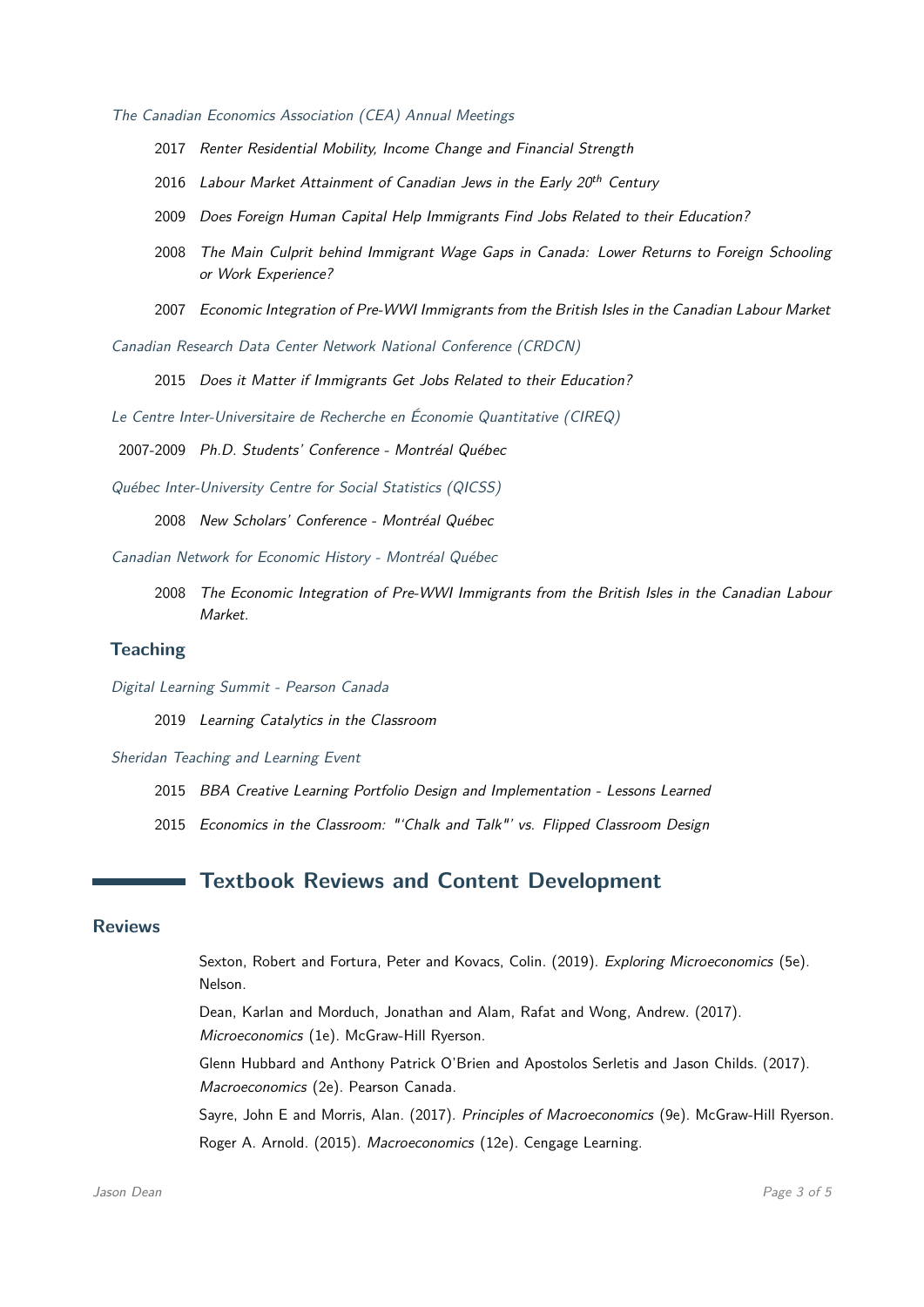#### **Powerpoint Slide Decks**

Campbell McConnell and Stanley Brue and Sean Flynn and Tom Barbiero. (2018-a). Macroeconomics (15e). McGraw-Hill Ryerson.

Campbell McConnell and Stanley Brue and Sean Flynn and Tom Barbiero. (2018-b). Microeconomics (15e). McGraw-Hill Ryerson.

Dean, Karlan and Morduch, Jonathan and Alam, Rafat and Wong, Andrew. (2017-a). Macroeconomics (1e). McGraw-Hill Ryerson.

Dean, Karlan and Morduch, Jonathan and Alam, Rafat and Wong, Andrew. (2017-b). Microeconomics (1e). McGraw-Hill Ryerson.

#### **Technical Checker**

Dean, Karlan and Morduch, Jonathan and Alam, Rafat and Wong, Andrew. (2017-a). Macroeconomics (1e). McGraw-Hill Ryerson.

Dean, Karlan and Morduch, Jonathan and Alam, Rafat and Wong, Andrew. (2017-b). Microeconomics (1e). McGraw-Hill Ryerson.

Sayre, John E and Morris, Alan. (2017). Principles of Macroeconomics (9e). McGraw-Hill Ryerson.

#### **Test Banks**

Campbell McConnell and Stanley Brue and Sean Flynn and Tom Barbiero. (2018-a). Macroeconomics (15e). McGraw-Hill Ryerson.

Campbell McConnell and Stanley Brue and Sean Flynn and Tom Barbiero. (2018-b). Microeconomics (15e). McGraw-Hill Ryerson.

Robert Sexton and Peter Fortura and Colin Kovacs. (2018-a). Exploring Macroeconomics (Mindtap Platform) (5e). Nelson-Cengage.

Robert Sexton and Peter Fortura and Colin Kovacs. (2018-b). Exploring Microeconomics (Mindtap Platform) (5e). Nelson-Cengage.

Dean, Karlan and Morduch, Jonathan and Alam, Rafat and Wong, Andrew. (2017-a). Macroeconomics (1e). McGraw-Hill Ryerson.

Dean, Karlan and Morduch, Jonathan and Alam, Rafat and Wong, Andrew. (2017-b). Microeconomics (1e). McGraw-Hill Ryerson.

Sayre, John E and Morris, Alan. (2017). Principles of Macroeconomics (9e). McGraw-Hill Ryerson.

## **Pedagogical Development and Training**

#### 2019 **Integrating Experiential Learning Into Your Teaching**, Wilfrid Laurier University

- 2014-present **Course Lead**, Sheridan BBA
	- 2014-2016 **Author and Contributor**, Albert.io
		- 2014 **BBA Development Team**, Sheridan
		- 2014 **Summer Institute on Active Learning**, University of PEI
	- 2013-2014 **Teaching and Learning Academy**, Sheridan